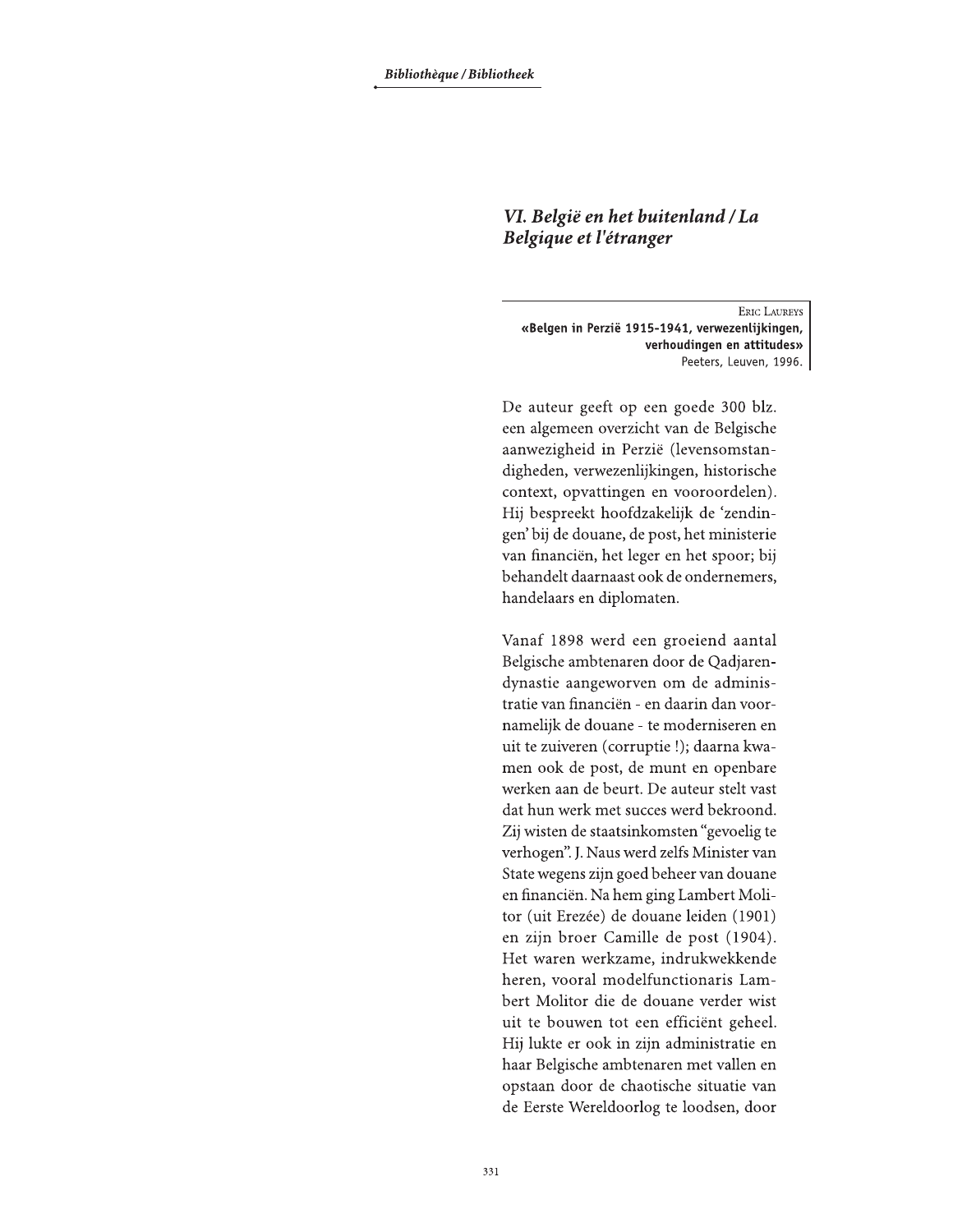snelle beslissingen... en schipperen tussen Duitsers, Russen en Engelsen. De stempel die Naus en de Molitors op hun diensten drukten leeft tot op heden voort: nog in 1952 stelde de VN vast dat de douane één van de efficiëntste Iraanse staatsdiensten was. Terecht legt Eric Laureys ook de nadruk op het succes van de Belgische 'ontwikkelingshulp' op het vlak van de posterijen. Zó degelijk waren die Belgische organisatoren honderd jaar geleden, dat tot op de dag van vandaag in Iran maar weinig brieven onbesteld blijven, zoals ik zelf kon vaststellen.

Bij de inval van Turkije in Perzië (1915) spande Lambert Molitor zich met succes in om de veiligheid van de Belgische douanebeambten te verzekeren, door afwisselend tussen te komen bij de Perzische en Turkse overheden evenals bij de machtige Duitse consul Litten die "aan het hoofd van Ottomaanse troepen" stond (p. 47). De auteur merkt op dat de Belgen volgens de Perzen eveneens toenadering zochten tot de intussen ook binnengevallen Russen en de (in dienst van Perzië staande) 'Kozakkenbrigade', een van de weinige elementen van orde tijdens het woelige begin van de Eerste Wereldoorlog.

De all-round man Lambert Molitor, die rond 1918 met de Perzische voedselvoorziening belast werd, nam daarna ook contact op met de Sovjets en slaagde erin hen te overtuigen het voor hun troepen bestemde graan te laten leveren aan het uitgehongerde Tabriz. Na dit succes werd hij bevorderd tot "algemeen controleur van de bevoorrading" (p. 63) en - ondanks een campagne op touw gezet door profiteurs en woekeraars - tot hoofd van de douane (1920).

De Belgen hadden een machtspositie kunnen uitbouwen dankzij het Brits-Russische antagonisme. Na de Eerste Wereldoorlog verwierf het Britse koninkrijk echter door intriges en een leger van adviseurs en militairen tijdelijk de feitelijke hegemonie over Perzië; als gevolg daarvan nam de Belgische invloed af. Lang duurde dat overwicht echter niet, want de Sovjets plukten de vruchten van hun overwinning op de Wit-Russen van Denikin (1920), op wie de Britten gewed hadden : er kwam een anti-Brits kabinet tot stand. De steeds pragmatische Belgen zochten vanaf 1920 dan ook toenadering tot de Sovjets.

De Britse kolonel Smith, die opperbevelhebber geworden was van de Kozakkenbrigade, moest in 1921 het veld ruimen voor Reza Khan, die deze machtspositie gebruikte om eerste minister te worden en de shah aan de dijk te zetten. In 1926 werd hij zelf tot shah gekroond (Pahlavi) en ging een nationalistische politiek voeren. Tenslotte trokken zowel de Britten als de Sovjets zich uit Perzië terug. Mede daardoor konden de Amerikanen en de Duitsers hun aanwezigheid in Perzië versterken, waardoor de Belgen verder weggedrukt werden. Toch kreeg de Iraanse luchtmacht in 1934 nog Belgische instructeurs.

Naast een nooit vertoonde moderniseringspolitiek en 'verwestersing' ten nadele van de Mullahs, werd door de nieuwe shah een meer onafhankelijke buitenlandse politiek gevoerd. De buitenlandse specialisten werden niet langer aangeworven onder druk van Britten of Russen, zodat 'ontwikkelingshelpers' uit een hele reeks landen naar Perzië werden geroepen. Daarbij scheen Duitsland de voorkeur te genieten. In 1937 kwam een